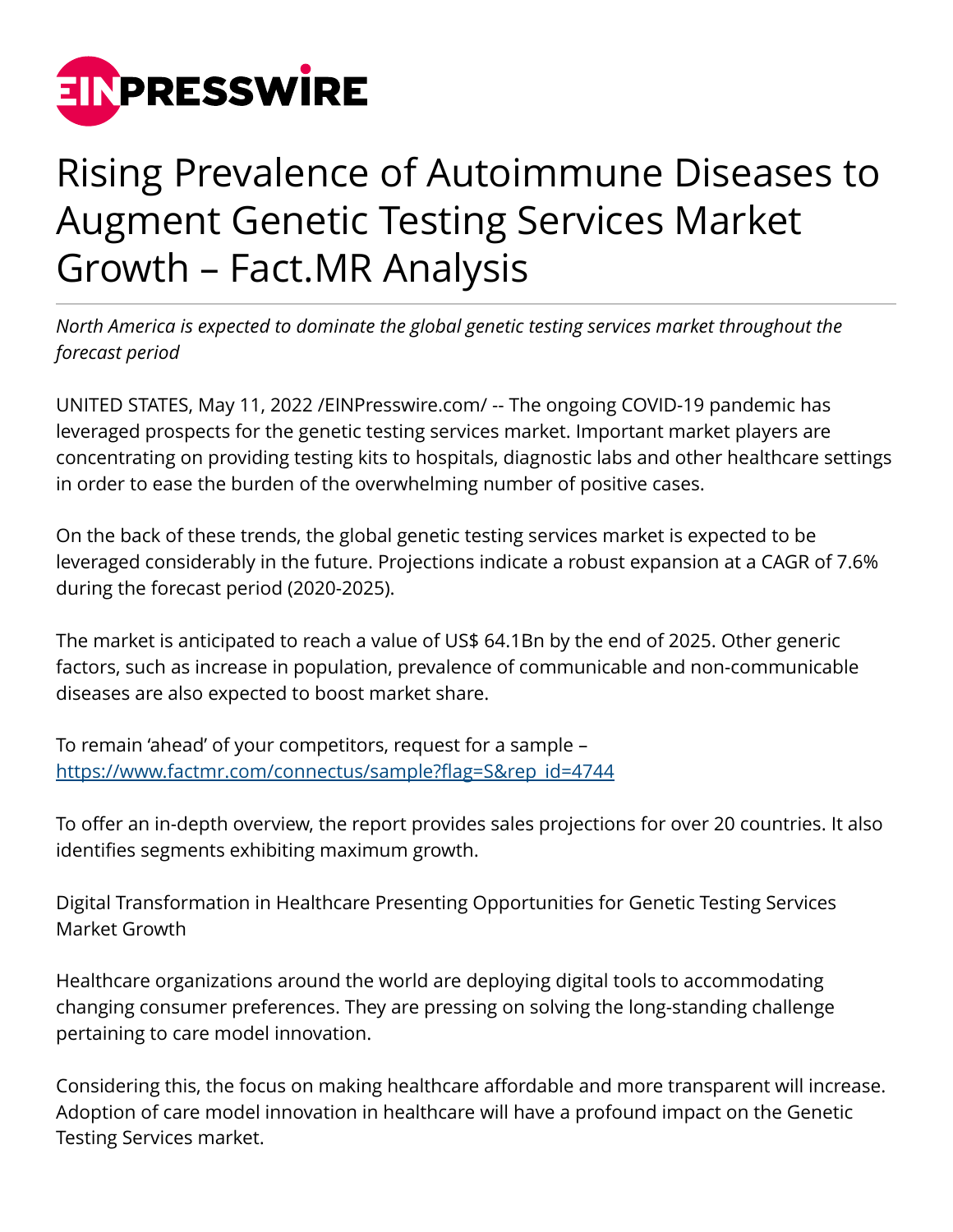The market study done by Fact.MR gives exclusive information about how the market will grow. The study identifies crucial trends that are determining the [growth of Genetic Testing Services](https://www.factmr.com/report/4744/genetic-testing-services-market) [market.](https://www.factmr.com/report/4744/genetic-testing-services-market) This newly published report sheds light on vital dynamics, such as the drivers, restraints, and opportunities for key market players as well as emerging players associated with the production and supply. The latest report by Fact.MR provides detailed Market Analysis of Genetic Testing Services

The report offers actionable and valuable market insights of Genetic Testing Services. The latest report by Fact.MR provides details on the present scenario of the market across various regions along with the historic data and forecast of the market. The report also includes information on the sales and demand of Genetic Testing Services Market across various industries and regions.

This newly published and insightful report sheds light on Market Insights of Genetic Testing Services, key dynamics, their impact on the overall value chain from suppliers to end-users and Growth of Genetic Testing Services Market.

Global Genetic Testing Services Market Segmentation

Fact.MR has studied the global genetic testing services market with detailed segmentation on the basis of test types, service providers, applications and key regions.

Test types • Brenatal Testing • New Born Screening • Predictive and Presymptomatic Testing • Pharmacogenomic Testing • Others

Service providers • Hospital-based Laboratories • Diagnostic Laboratories • Specialty Clinics • Others

Applications

• Oncology

• Infectious Diseases

• Autoimmune Diseases

• Others

Key Regions

• North America

• Europe

• Asia Pacific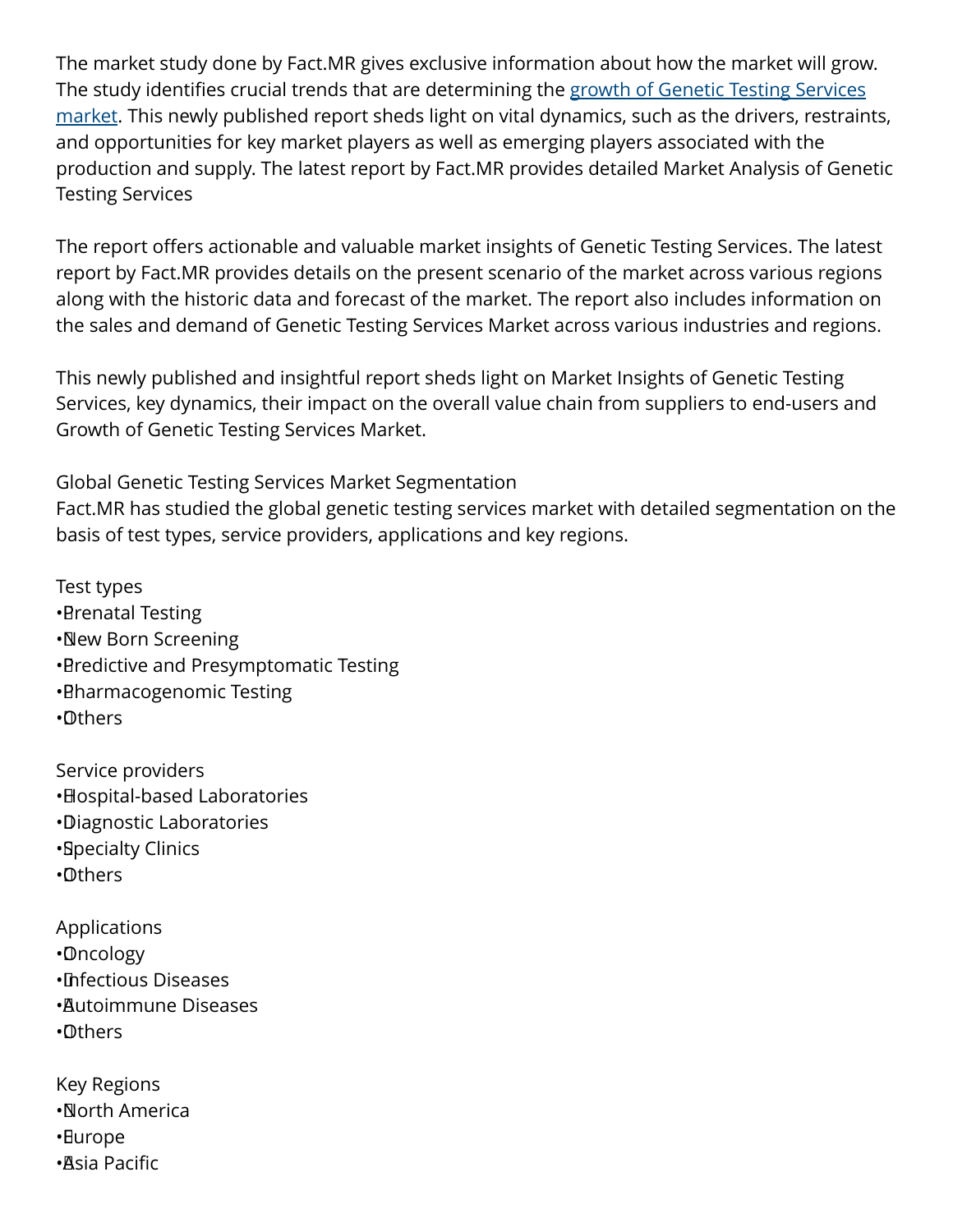• Latin America • Middle East & Africa

Need more information about Report Methodology? Click here[https://www.factmr.com/connectus/sample?flag=RM&rep\\_id=4744](https://www.factmr.com/connectus/sample?flag=RM&rep_id=4744)

"This taxonomy prepared is confidential and intended exclusively for the individual or entity with whom it is being shared. Reading, disseminating, distributing, or copying this to any party other than addressee(s) is unauthorized and prohibited."

Global Genetic Testing Services: Report summary

The study offers a comprehensive analysis on diverse features including production capacities, demand, product developments, revenue generation and sales in global genetic testing services market across the globe.

A comprehensive estimate on global genetic testing services market has been provided through an optimistic scenario as well as a conservative scenario, taking into account the provision of global genetic testing services during the forecast period. Price point comparison by region with global average price is also considered in the study.

Global Genetic Testing Services Market: Analysis on market size evaluation The global genetic testing services market has been analyzed for each market segment, in terms of value (US\$ Mn).

Market estimates at global and regional levels for global genetic testing services is available in terms of "US\$ Mn" for value, along with market attractiveness evaluation in the report. A Y-o-Y growth contrast on prominent genetic testing services segments, along with market attractiveness evaluation has been incorporated in the report.

Global Genetic Testing Services Market: Inspected Assessment on Regional Segments Key sections have been elaborated in the global genetic testing services market report, which have helped to deliver projection on the regional markets. These chapters include the regional macros (economic and business environment outlook), which are expected to have a momentous influence on the growth of global genetic testing services market during the forecast period.

Country-specific valuation on demand for global genetic testing services has been offered for each regional market, along with the market scope estimate and forecast, price index, and impact analysis of dynamics of prominence in regions and countries. Detailed breakup in terms of value for emerging countries has also been included in the report.

Global Genetic Testing Services Market: In-depth Analysis on Competitive Landscape The report sheds light on the leading manufacturers of global genetic testing services along with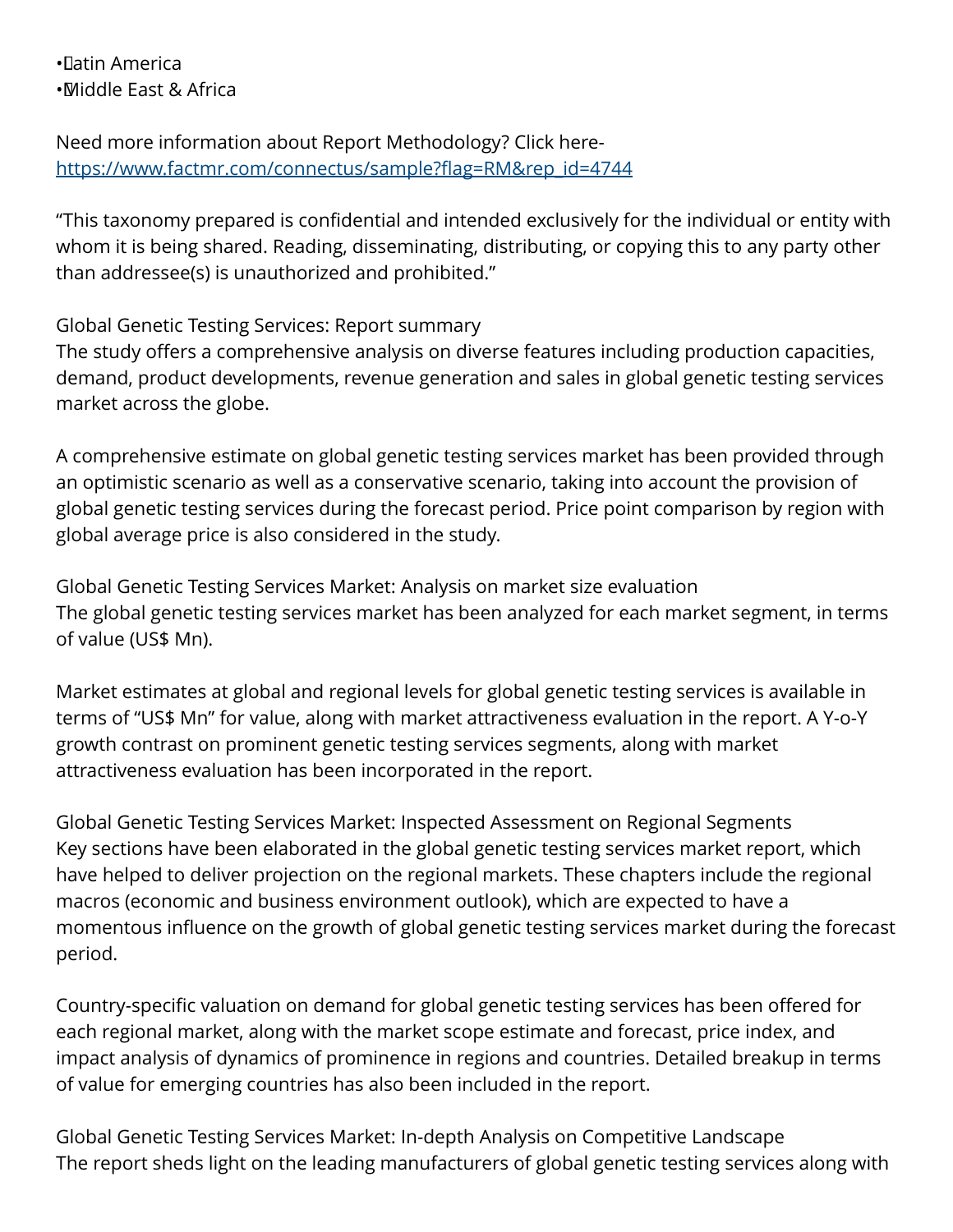their detailed profiles. Essential and up-to-date data information related to the market performers, who are principally engaged in the provision of genetic testing services, has been brought with the help of a detailed dashboard view. Market share analysis and comparison of prominent players provided in the report permits the report readers to take preemptive steps in advancing their businesses.

Key Takeaways of Global Genetic Testing Services Market:

• By test-type, new born screening is set to expand rapidly during the forecast period, recording a CAGR of 8.4%. Increasing incidences of hyperthyroidism and other chronic diseases among infants is projected to boost this segment.

• Hospital-based laboratories are set to gain maximum traction in the global genetic testing services market during the forecast period. This is attributed to the rising prevalence of hospitalization within the geriatric population who suffer from a number of ailments. The segment is anticipated to account for two-fifth of the overall genetic testing services market. • The oncology segment shall find maximum application for genetic testing services in the future. The segment shall register an impressive CAGR of 8% during the forecast period. Rising cases of cancer and increased awareness about early diagnosis is expected to drive the segment's growth.

• Autoimmune diseases segment shall gain significant traction, owing to importance of tracing hereditary-based factors responsible for the prevalence of diseases like cancers. The segment is projected to expand at a CAGR of 7.8%.

• North America shall dominate the global genetic testing services market, owing to increased demand for knowing ancestry, in-vitro fertilization and pre-implantation testing. The region shall hold around two-fifth of the global genetic testing services market, registering a robust CAGR of 7% in the forecast period.

• Asia-Pacific projects lucrative possibilities for the expansion of the global genetic testing services market. Rising prevalence of cancer and increased incidences of genetic disorders such as Huntington's disease are expected to boost market share in the region. A robust CAGR of 8.4% is predicted for the region.

• The COVID-19 pandemic is anticipated to stimulate the growth of the genetic testing services market. As hospitals are reaching a saturation point, key companies are investing in various genetic testing methods to assist healthcare professionals in diagnosing and treating COVID-19. • Recently, Avellino Lab USA announced additional production shifts to scale up the manufacturing of the SARS-CoV-2/COVID-19 Test. Christened AvellinoCoV2, this ultra-rapid genetic test helps clinicians diagnose COVID-19 by identifying and isolating the genetic markers as approved by the FDA and the CDC. It is highly reliable and accurate as well.

• Likewise, MedGenome and SciGenom Research Foundation have published research into genetic susceptibility of the COVID-19 disease. The research concludes that there are variants in the ACE-2 gene that will help protect individuals from infection. The firms hope to eventually develop a potential drug based on these variants in collaboration with a suitable pharmaceutical company.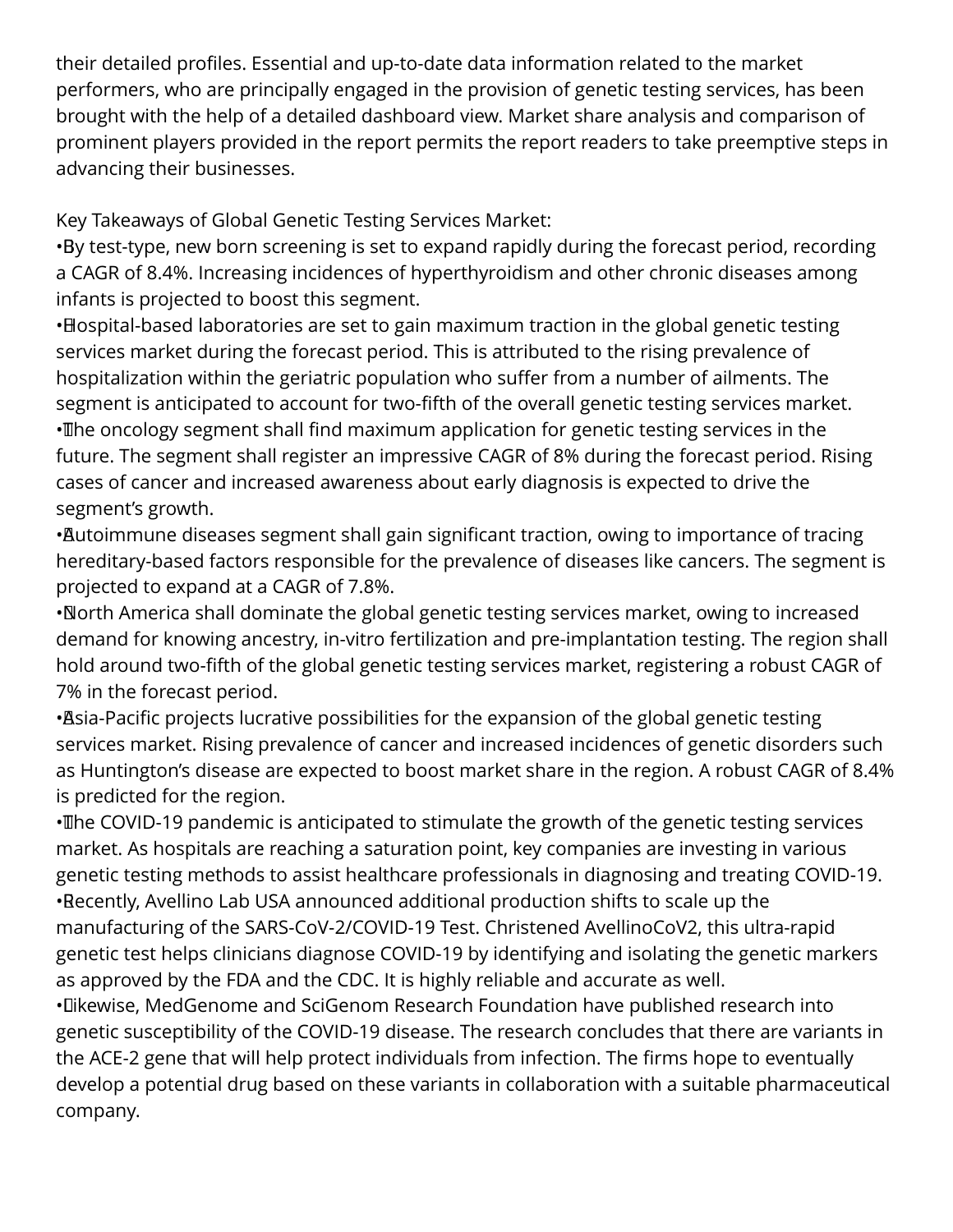"The global genetic testing services market shows prolific growth opportunities in the future. With increased prevalence of autoimmune diseases, patients are increasingly seeking solutions that help them determine hereditary anomalies and seek appropriate treatment. This is expected to majorly boost the market," concludes a Fact.MR analyst.

Full Access of this Exclusive Report is Available at-<https://www.factmr.com/checkout/4744>

global genetic testing services market 02

Report Benefits & Key Questions Answered

• Genetic Testing Services Category and segment level analysis: Fact MR provides a detailed analysis of the factors influencing sales growth across key segments. It highlights key growth drivers and provides useful information for identifying sales prospects at the regional and local level.

• Genetic Testing Services Historical volume analysis: The report provides a comparison of Genetic Testing Services's historical sales and projected sales performance for 2021-2031. • Genetic Testing Services Manufacturing trend analysis: The report offers a detailed analysis of manufacturing trends in the Genetic Testing Services market. It carefully gauges the impact of changing healthcare needs of key demographics globally

• Genetic Testing Services Consumption by demographics: The report investigates consumer behavior affecting Genetic Testing Services demand outlook for the assessment period. Effect of their keenness for digital trends on Genetic Testing Services market is carefully analyzed • Bost COVID consumer spending on Genetic Testing Services: Healthcare industry has been largely influenced by COVID-19 pandemic. The Fact MR Market survey analyzed consumer spending post COVID-19. It assesses how current trends that will influence expenditure on healthcare services, thus affecting Genetic Testing Services market growth.

More Valuable Insights on Genetic Testing Services Market

Fact.MR, in its new report, offers an unbiased Market Analysis of Genetic Testing Services, Sales and Demand of Genetic Testing Services, analyzing forecast statistics through 2019 and beyond. The study reveals growth projections on the basis of various criteria.

Explore Fact.MR's Comprehensive Coverage on Healthcare Domain:

Fluoro Enzymatic Assays Market – [https://www.factmr.com/report/fluoro-enzymatic-assays](https://www.factmr.com/report/fluoro-enzymatic-assays-market)[market](https://www.factmr.com/report/fluoro-enzymatic-assays-market)

Shower Chairs Market – <https://www.factmr.com/report/shower-chairs-market>

Infrared Thermometer Market -<https://www.factmr.com/report/infrared-thermometer-market>